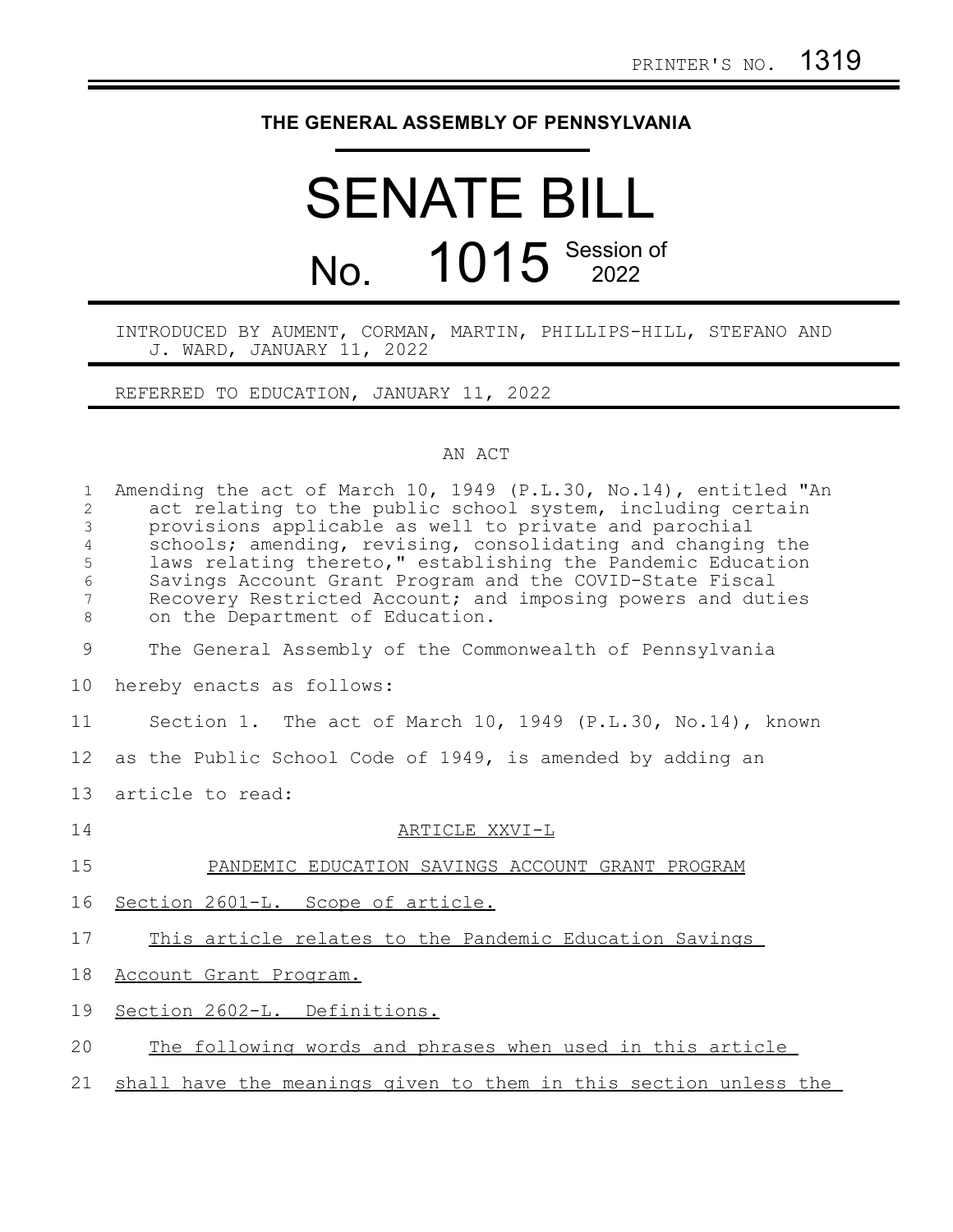| 1  | context clearly indicates otherwise:                             |
|----|------------------------------------------------------------------|
| 2  | "Account." A spending account established and administered       |
| 3  | by the department and controlled by a parent for a school-age    |
| 4  | child with money that may be spent on a qualified education      |
| 5  | expense as provided for under section 2605-L.                    |
| 6  | "Applicant." A parent of a school-age child who applies for      |
| 7  | an account under section 2603-L(b) on behalf of the school-age   |
| 8  | child.                                                           |
| 9  | "COVID-19." The coronavirus disease 2019, an infectious          |
| 10 | disease caused by severe acute respiratory syndrome coronavirus  |
| 11 | 2 that was first identified during December 2019 in Wuhan,       |
| 12 | China.                                                           |
| 13 | "COVID-19 incongruence." School district protocols for           |
| 14 | COVID-19, including masking requirements, the separation or      |
| 15 | isolation of students, or COVID-19 testing requirements, that a  |
| 16 | parent or quardian finds to have the effect of substantially     |
| 17 | interfering with a student's educational performance,            |
| 18 | opportunities or benefits.                                       |
| 19 | "Department." The Department of Education of the                 |
|    | 20 Commonwealth.                                                 |
| 21 | "Eligible student." A school-age child whose parent has          |
| 22 | entered into an agreement under section 2603-L(e) on behalf of   |
| 23 | the school-age child.                                            |
| 24 | "Institution of higher education." As defined under section      |
| 25 | $118(c)$ .                                                       |
| 26 | "Nonpublic school." A school, other than a public school,        |
| 27 | located in this Commonwealth where a Commonwealth resident may   |
| 28 | legally fulfill the compulsory attendance requirements of this   |
| 29 | act that complies with section 1521 and meets the applicable     |
| 30 | requirements of Title VI of the Civil Rights Act of 1964 (Public |
|    |                                                                  |

20220SB1015PN1319 - 2 -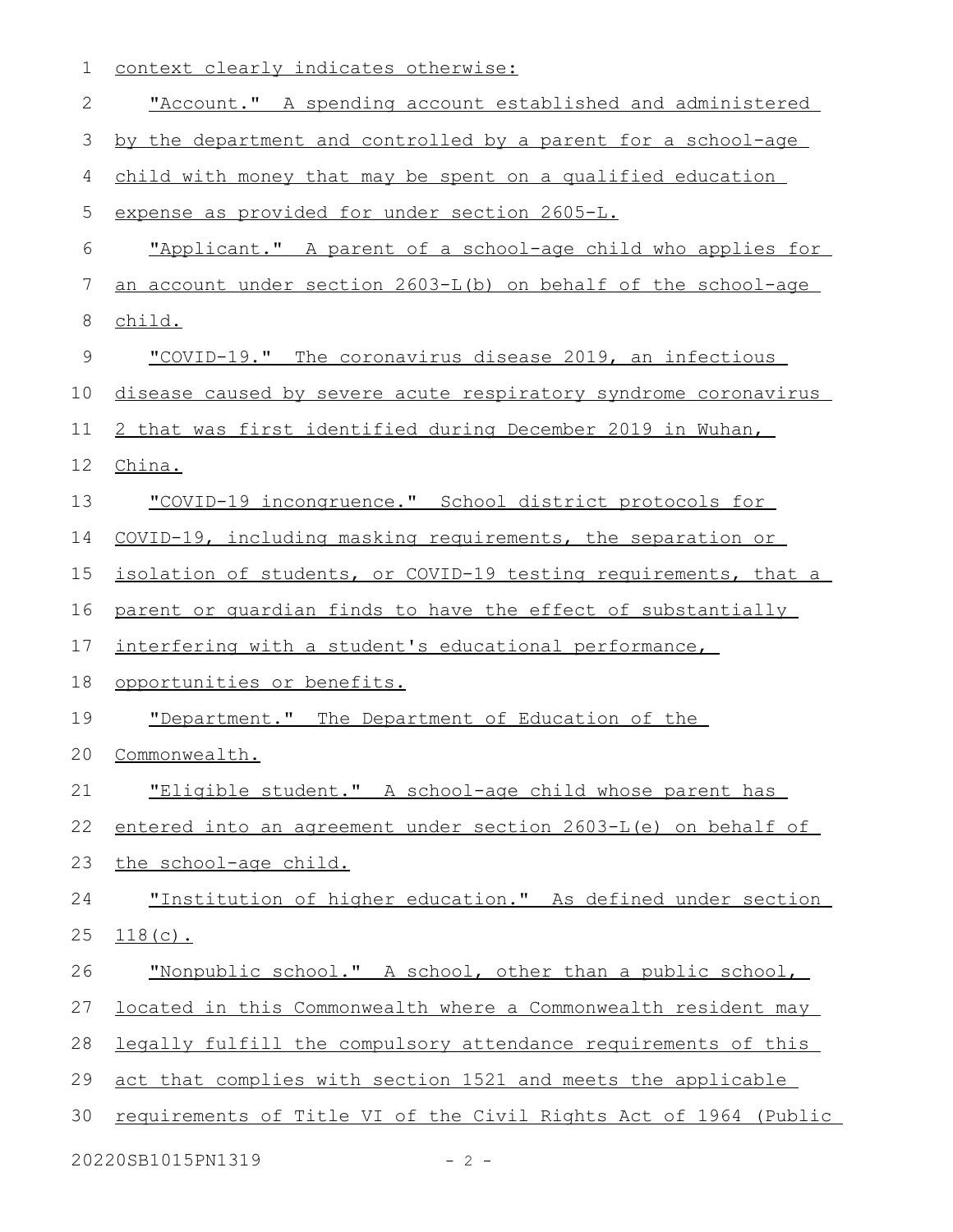| $\mathbf 1$ | Law 88-352, 78 Stat. 241).                                    |
|-------------|---------------------------------------------------------------|
| 2           | "Parent." An individual who:                                  |
| 3           | is a resident of this Commonwealth; and<br>(1)                |
| 4           | (2)<br><u>either:</u>                                         |
| 5           | has legal custody or guardianship of a school-<br>(i)         |
| 6           | age child; or                                                 |
| 7           | keeps in the individual's home a school-age<br>$(i$ i)        |
| 8           | child and supports the school-age child gratis as if the      |
| 9           | school-age child were a lineal descendant of the              |
| 10          | individual.                                                   |
| 11          | "Participating entity."                                       |
| 12          | Any of the following where a school-age child<br>(1)          |
| 13          | receives instruction:                                         |
| 14          | A public or nonpublic school for kindergarten<br>(i)          |
| 15          | through grade 12, or a combination of grades.                 |
| 16          | (ii) An institution of higher education.                      |
| 17          | (iii) A distance learning program that is not                 |
| 18          | offered by a public school or the department.                 |
| 19          | (iv) A tutor who is a teacher licensed in a state,            |
| 20          | has taught at an eligible postsecondary institution and       |
| 21          | is a subject matter expert or a tutor or tutoring agency      |
| 22          | otherwise approved by the department.                         |
| 23          | (2)<br>The term does not include a parent of a school-age     |
| 24          | child to the extent that the parent provides educational      |
| 25          | services directly to the school-age child.                    |
| 26          | "Program." Pandemic Education Savings Account Grant Program   |
| 27          | established under section 2603-L(a).                          |
| 28          | "Public school." A school district, charter school, cyber     |
| 29          | charter school, regional charter school, intermediate unit or |
| 30          | area career and technical school.                             |

20220SB1015PN1319 - 3 -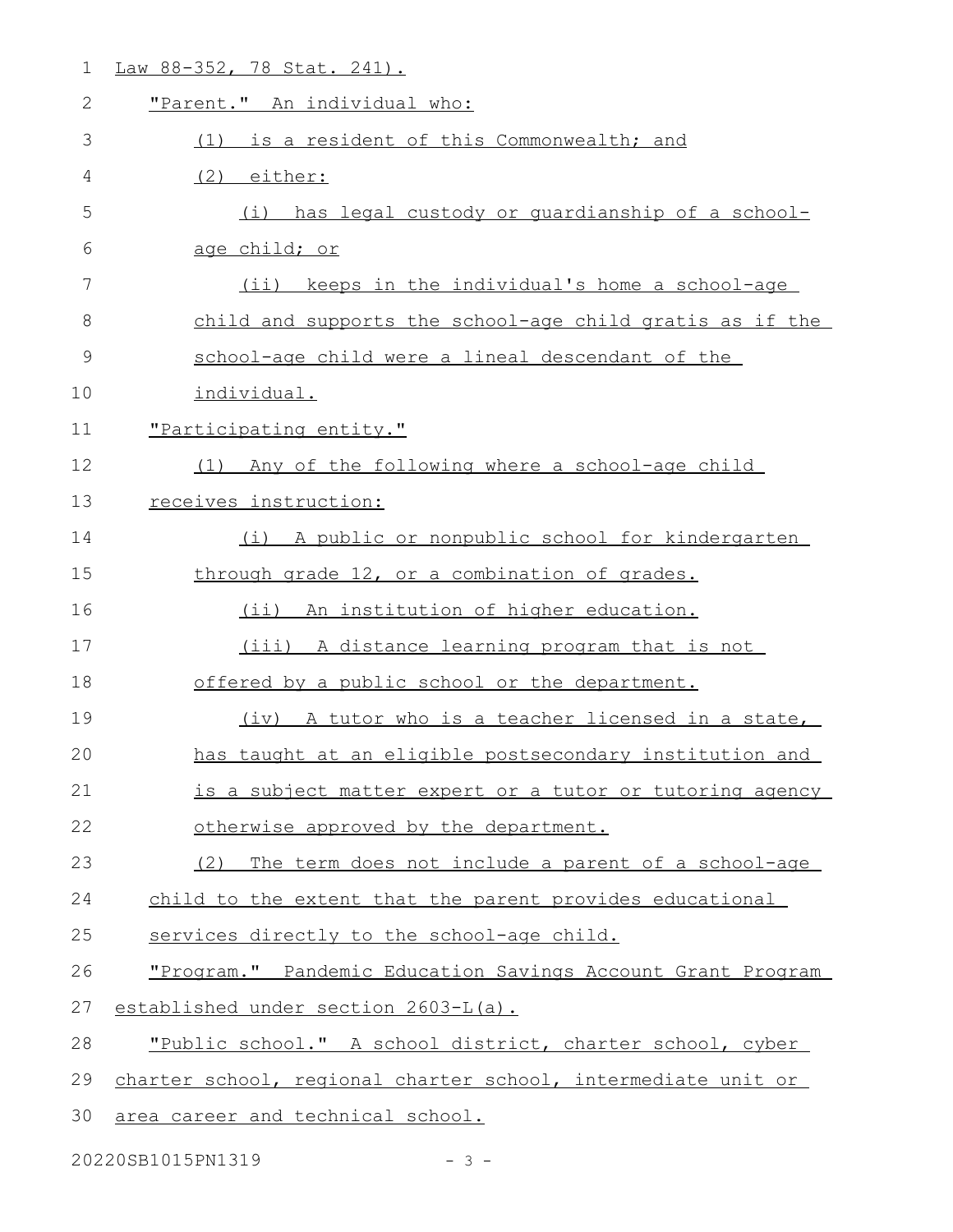| 1           | "Resident school district." The school district in which a      |
|-------------|-----------------------------------------------------------------|
| 2           | school-age child resides.                                       |
| 3           | "School-age child." A child who is enrolled in kindergarten     |
| 4           | through grade 12 and resides in this Commonwealth.              |
| 5           | "Student with a disability." As defined in 22 Pa. Code §        |
| 6           | 14.101 (relating to definitions).                               |
| 7           | Section 2603-L. Pandemic Education Savings Account Grant        |
| $8\,$       | Program.                                                        |
| $\mathsf 9$ | (a) Establishment.--The Pandemic Education Savings Account      |
| 10          | Grant Program is established in the department.                 |
| 11          | (b) Eligibility.--A parent of a school-age child may apply      |
| 12          | for an account for the school-age child if all of the following |
| 13          | requirements are met:                                           |
| 14          | The family income is no greater than 185% of the<br>(1)         |
| 15          | Federal poverty level.                                          |
| 16          | The school-age child attends a public school where<br>(2)       |
| 17          | the school-age child is subject to COVID-19 incongruence.       |
| 18          | (c) Application period.--The department shall approve           |
| 19          | applications for accounts on a first-come, first-served basis   |
| 20          | provided that money remains available for that purpose.         |
| 21          | Application form.--The department shall develop a form<br>(d)   |
| 22          | for the application which may not exceed one page that measures |
| 23          | 8.5 inches by 11 inches and may be filled out and submitted     |
| 24          | through the department's publicly accessible Internet website.  |
| 25          | (e) Review and approval.--                                      |
| 26          | The department shall review a timely submitted<br>(1)           |
| 27          | application to determine if the applicant meets the             |
| 28          | requirements under subsection (c). If the requirements have     |
| 29          | been met, the department shall approve the application and      |
| 30          | enter into an agreement with the applicant.                     |
|             | 20220SB1015PN1319<br>$4 -$                                      |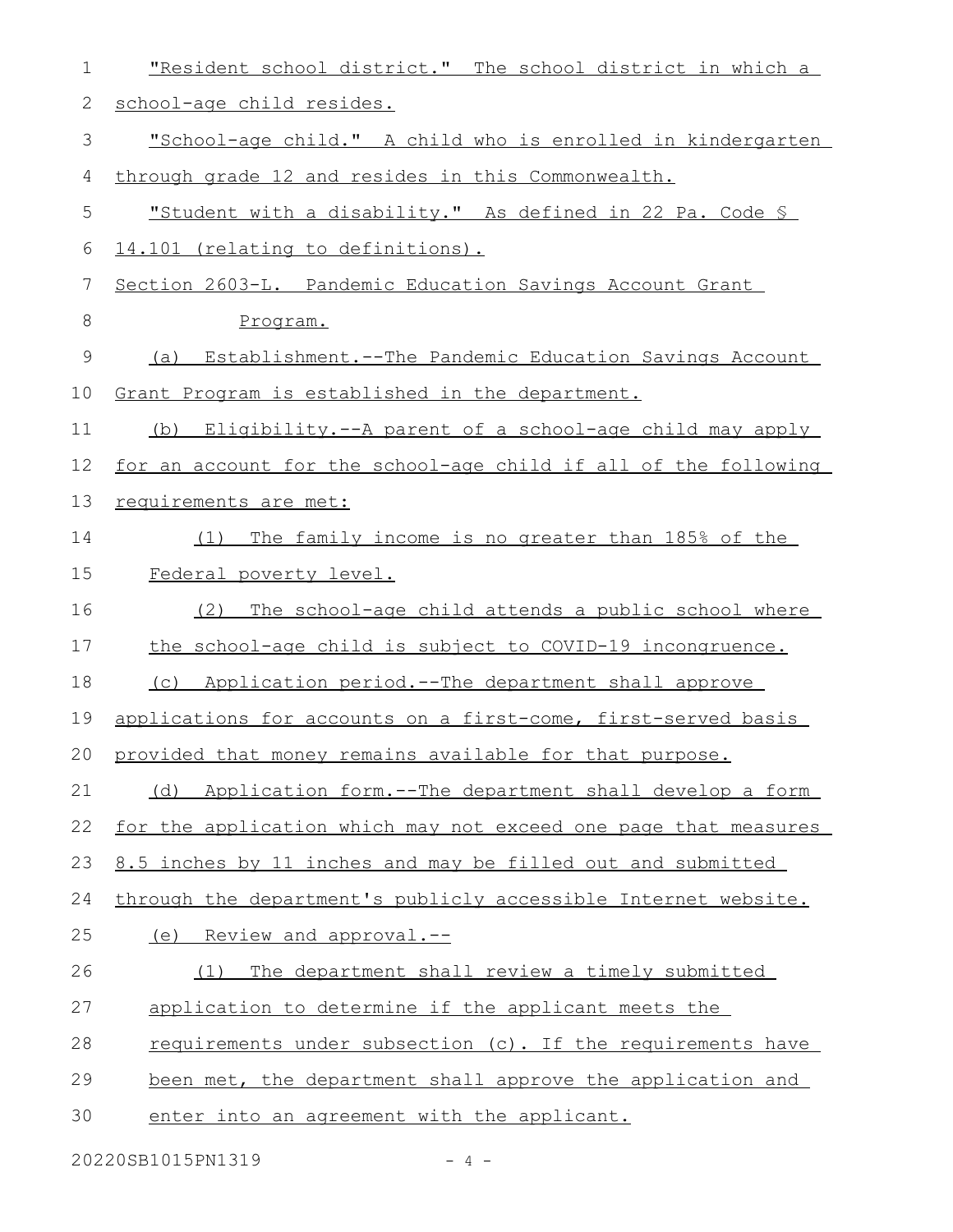| $\mathbf 1$  | The agreement shall provide that:<br>(2)                        |
|--------------|-----------------------------------------------------------------|
| $\mathbf{2}$ | The parent will receive a grant on behalf of the<br>(i)         |
| 3            | school-age child in the form of money deposited under           |
| 4            | section 2604-L in the account.                                  |
| 5            | (i)<br>The money in the account may be expended only            |
| 6            | as authorized under this article.                               |
| 7            | <u>(f) Account.--If an agreement is entered into under</u>      |
| 8            | subsection (e), an account shall be established in the          |
| 9            | department. The account shall be administered by the Secretary  |
| 10           | <u>of Education in accordance with this article.</u>            |
| 11           | Term of agreement. -- Except as otherwise provided under<br>(a) |
| 12           | this article, an agreement entered into under subsection (e)    |
| 13           | shall be valid for up to two years following the high school    |
| 14           | graduation of the school-age child.                             |
| 15           | (h) Termination.--                                              |
| 16           | Notwithstanding subsection (i), an agreement entered<br>(1)     |
| 17           | into under subsection (e) may be terminated early in            |
| 18           | accordance with this section.                                   |
| 19           | (2) If an agreement is terminated early by the parent or        |
| 20           | department, all available money in the account shall revert     |
| 21           | to the Commonwealth and be used in the resident school          |
| 22           | district.                                                       |
| 23           | (i) Automatic termination.--                                    |
| 24           | (1) An agreement entered into under subsection (e) shall        |
| 25           | terminate automatically if the school-age child no longer       |
| 26           | resides in this Commonwealth.                                   |
| 27           | The parent shall notify the department if the<br>(2)            |
| 28           | school-age child no longer resides in this Commonwealth         |
| 29           | within 15 days of the change of residence. After the parent     |
| 30           | has notified the department, money remaining in the account     |
|              | 20220SB1015PN1319<br>$-5 -$                                     |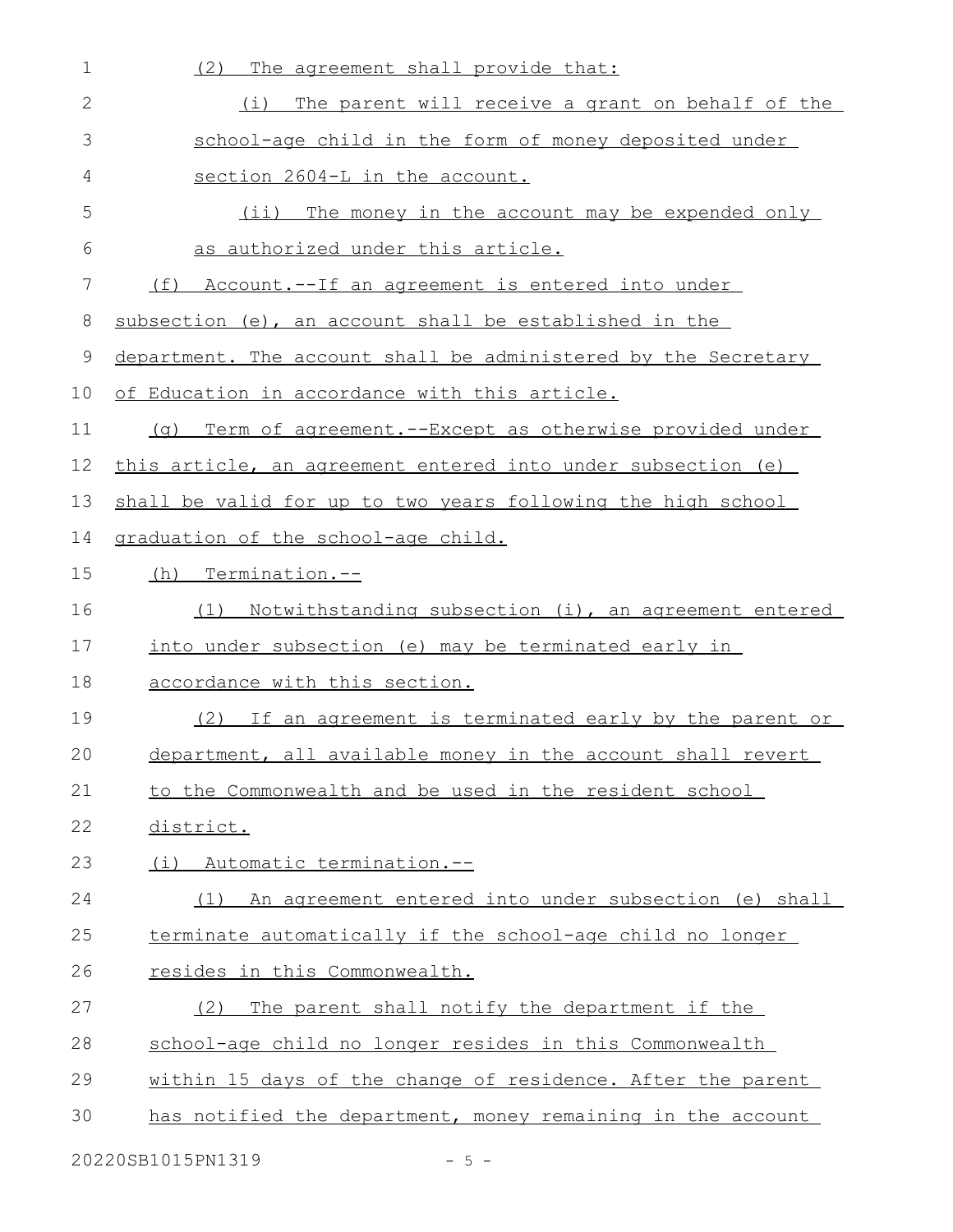| $\mathbf 1$   | shall revert to the Commonwealth and be used by the resident        |
|---------------|---------------------------------------------------------------------|
| 2             | school district prior to the change of residence.                   |
| $\mathcal{S}$ | <u>Number.--A parent may enter into a separate agreement</u><br>(i) |
| 4             | under subsection (e) for each school-age child of the parent.       |
| 5             | Not more than one account may be established for a school-age       |
| 6             | child.                                                              |
| 7             | (k) Explanation.--After entering into an agreement under            |
| 8             | subsection (e), the department shall provide the parent with a      |
| 9             | written explanation of the authorized uses of the money in the      |
| 10            | account and the responsibilities of the parent and the              |
| 11            | department under the agreement and this article.                    |
| 12            | Application notification.--The department shall notify<br>(1)       |
| 13            | parents and school districts of approved applications within 30     |
| 14            | days of receiving the timely filed applications.                    |
| 15            | Section 2604-L. Amount.                                             |
| 16            | (a) General rule.--If a parent of a school-age child enters         |
| 17            | into an agreement under section 2603-L with the department for a    |
| 18            | school year, the Secretary of Education shall approve a \$7,000     |
| 19            | grant for that school year in the eligible student's account,       |
|               | 20 and the department shall transfer quarterly payments for a total |
| 21            | of \$7,000 from the COVID-State Fiscal Recovery Restricted          |
| 22            | Account into the eligible student's account.                        |
| 23            | (b) Proof of purchase.--A parent of a school-age child who          |
| 24            | enters into an agreement under section 2603-L with the              |
| 25            | department shall provide proof of purchase of a qualified           |
| 26            | education expense under section 2605-L to the department within     |
| 27            | 30 days of the date of the purchase. Failure to provide the         |
| 28            |                                                                     |
|               | proof of purchase required under this subsection may result in a    |
| 29            | delay of a payment transfer under subsection (a) or termination     |

20220SB1015PN1319 - 6 -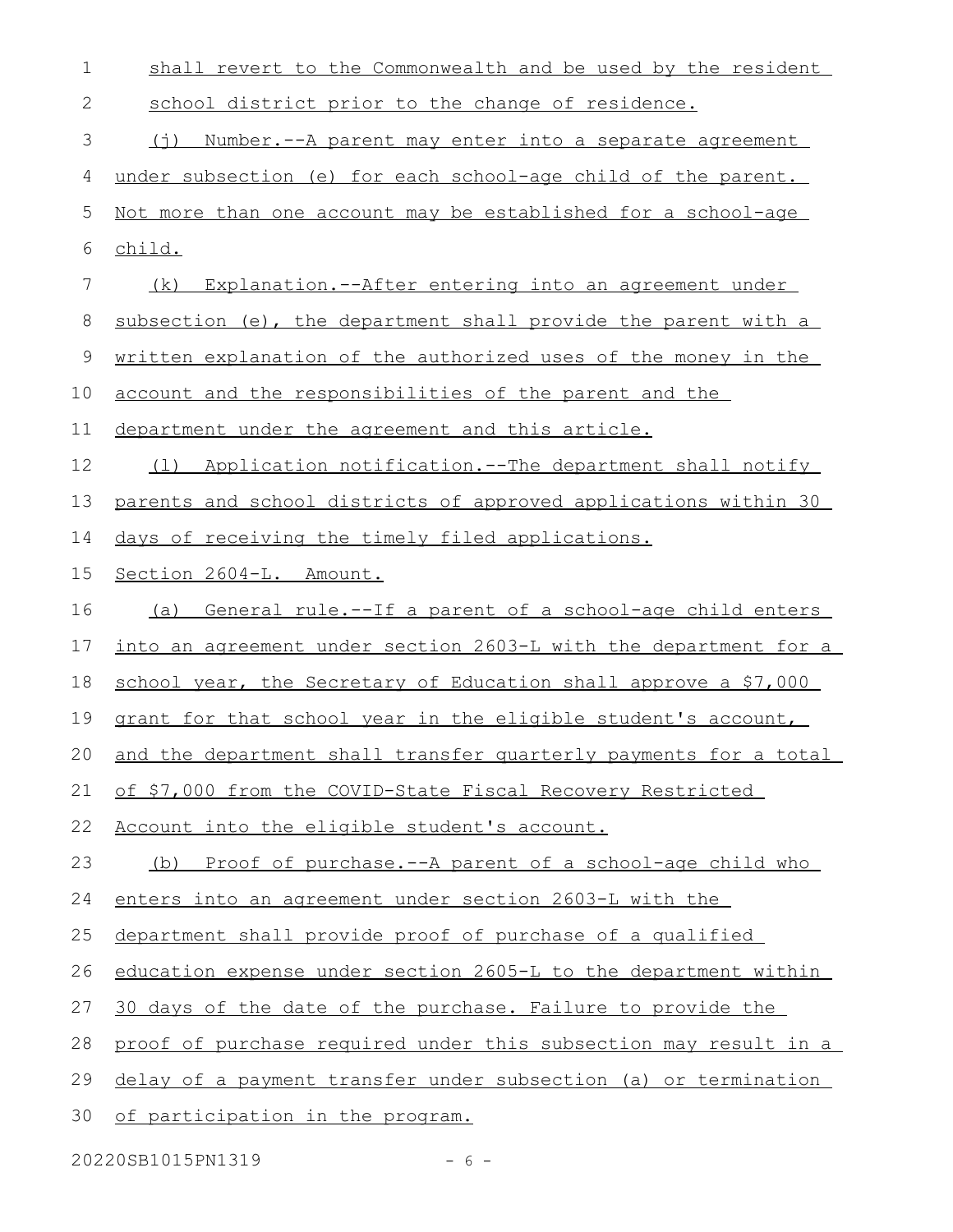1 (c) Disposition.--

| $\mathbf{2}$ | Money remaining in an account at the end of a school<br>(1)   |
|--------------|---------------------------------------------------------------|
| 3            | year may be carried forward to future school years if the     |
| 4            | eligible student remains engaged with a participating entity. |
| 5            | (2)<br>Subject to paragraph (3), money remaining in an        |
| 6            | account when an agreement entered into under section 2603-L   |
| 7            | is terminated shall revert to the resident school district.   |
| 8            | Money remaining in an account after the eligible<br>(3)       |
| $\mathsf 9$  | student graduates from high school may be used for qualified  |
| 10           | education expenses under section 2605-L for up to two years   |
| 11           | after the date of high school graduation of the eligible      |
| 12           | student. After the two-year time period under this paragraph  |
| 13           | has expired, money remaining in the account shall revert to   |
| 14           | the General Fund.                                             |
| 15           | Section 2605-L. Qualified education expenses.                 |
| 16           | General rule.--Money deposited into an account may be<br>(a)  |
| 17           | used to pay for any of the following expenses incurred by or  |
| 18           | associated with the eligible student:                         |
| 19           | (1) COVID-19 mitigation supplies, including masks, hand       |
| 20           | sanitizer and other resources deemed effective at preventing  |
| 21           | the spread of coronavirus.                                    |
| 22           | Tuition and fees charged by a participating entity.<br>(2)    |
| 23           | Textbooks or uniforms required by a participating<br>(3)      |
| 24           | entity.                                                       |
| 25           | Fees for tutoring or other teaching services<br>(4)           |
| 26           | provided by a participating entity.                           |
| 27           | Fees for a nationally norm-referenced test, advanced<br>(5)   |
| 28           | placement or similar examination or standardized examination  |
|              |                                                               |
| 29           | required for admission to an institution of higher education  |
| 30           | and career and technical education examination fees.          |

20220SB1015PN1319 - 7 -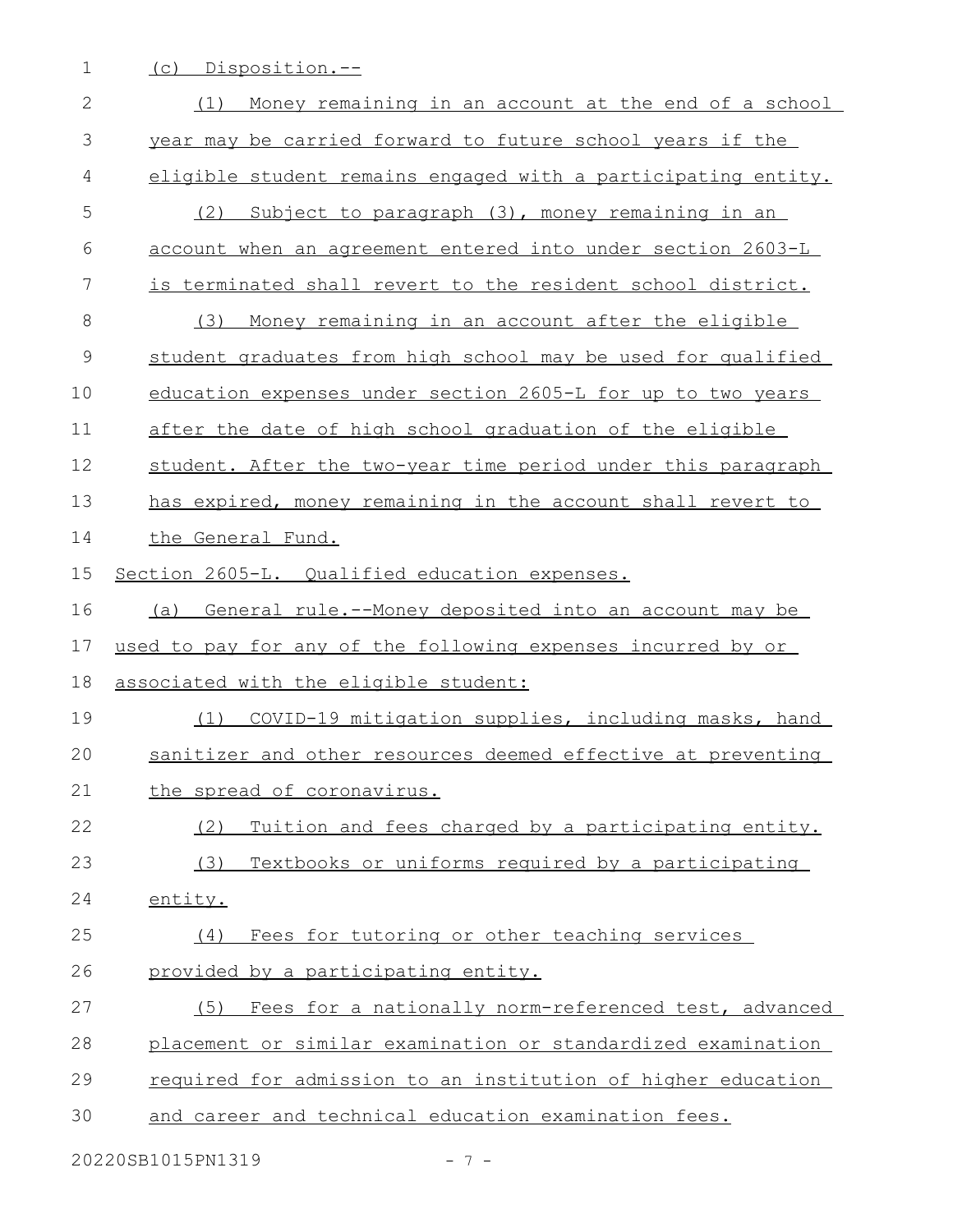| $\mathbf 1$ | Fees for purchasing curriculum or instructional<br>(6)               |
|-------------|----------------------------------------------------------------------|
| 2           | materials required to administer curriculum.                         |
| 3           | (7)<br>If the eligible student is a student with a                   |
| 4           | disability, fees for special instruction or special services         |
| 5           | provided to the eligible student, including occupational,            |
| 6           | physical, speech and behavioral therapies.                           |
| 7           | (8)<br>Computer hardware and computer software associated            |
| 8           | with instruction or any of the qualifying expenses described         |
| 9           | in this subsection.                                                  |
| 10          | Fees for counseling services related to academic<br>(9)              |
| 11          | achievement or social and emotional development.                     |
| 12          | (10) Expenses for transportation to a participation                  |
| 13          | entity.                                                              |
| 14          | Other valid educational expenses approved by the<br>(11)             |
| 15          | department.                                                          |
| 16          | (b) Assistance.--The department shall provide assistance to          |
| 17          | a parent of a school-age child who entered into an agreement         |
| 18          | under section 2603-L with the department in making decisions         |
| 19          | regarding the use of the account and the qualified education         |
|             | 20 expenses authorized under subsection (a), including, but not      |
| 21          | limited to, which potential services and content may best meet       |
| 22          | the needs of the school-age child.                                   |
| 23          | (c) Prohibitions.--A participating entity that receives a            |
| 24          | payment for qualified education expenses authorized under            |
| 25          | subsection (a) may not:                                              |
| 26          | (1) Refund all or a portion of the payment directly to               |
| 27          | the parent who made the payment.                                     |
| 28          | (2) Rebate or otherwise directly share a portion of the              |
| 29          | payment with the parent who made the payment.                        |
| 30          | <u>Refund.--A participating entity shall deposit a refund</u><br>(d) |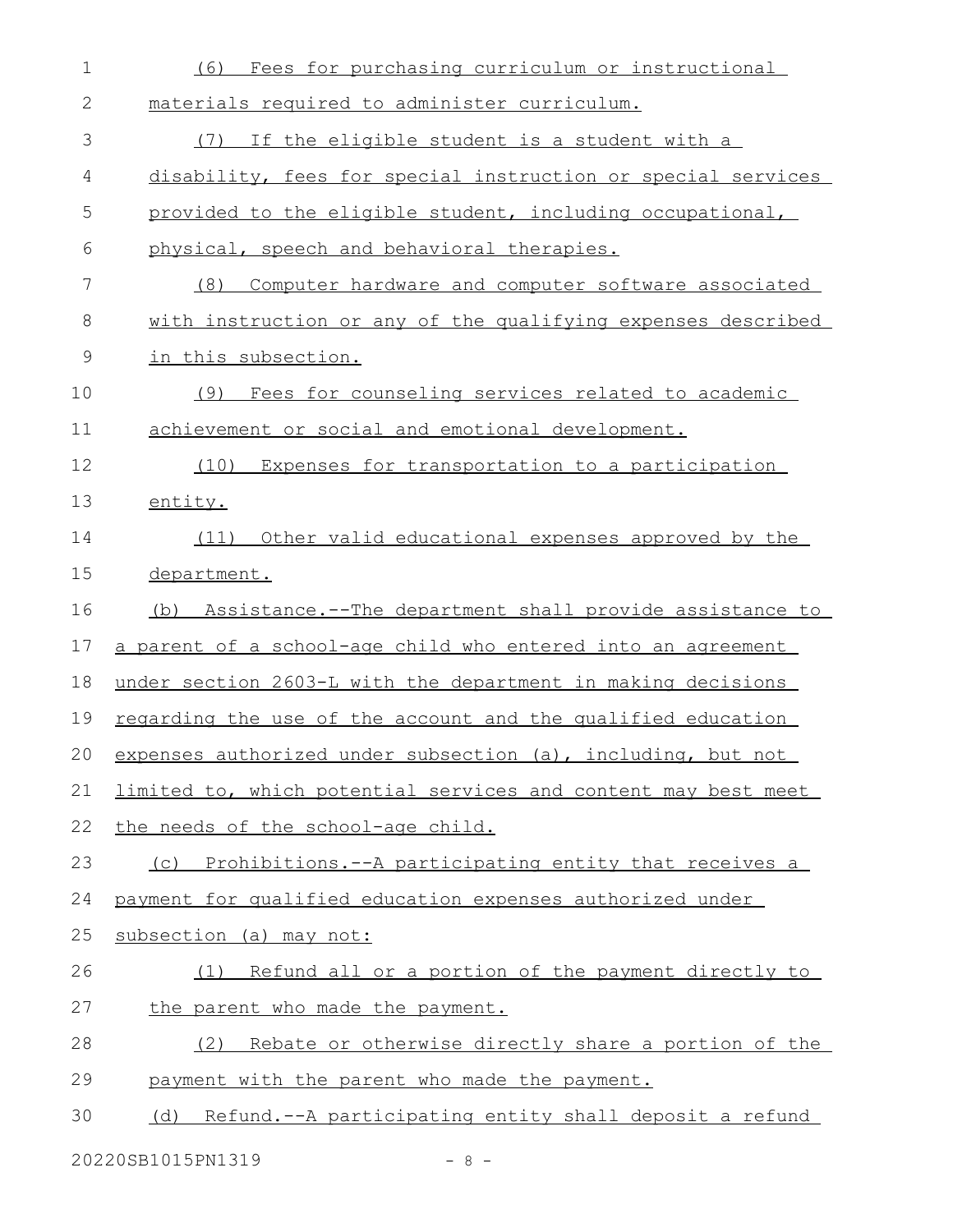| 1             | for an item that is being returned or an item or service that |
|---------------|---------------------------------------------------------------|
| 2             | has not been provided directly to the account of the eligible |
| 3             | student from which payment for the item or service was made.  |
| 4             | (e) Payment system.--                                         |
| 5             | The department shall develop a system that enables a<br>(1)   |
| 6             | parent to pay for services provided by participating entities |
| 7             | under the program by electronic money transfer, including     |
| 8             | electronic payment systems or other means of electronic       |
| $\mathcal{G}$ | payment that the department determines to be commercially     |
| 10            | viable and cost effective.                                    |
| 11            | The department may contract with a private entity to<br>(2)   |
| 12            | develop the payment system.                                   |
| 13            | The department may not adopt a system that requires<br>(3)    |
| 14            | a parent to be reimbursed for out-of-pocket expenses.         |
| 15            | (f) Source and amount of payment.--                           |
| 16            | Accounts shall be funded by the COVID-State Fiscal<br>(1)     |
| 17            | Recovery Restricted Account, which is established in the      |
| 18            | State Treasury.                                               |
| 19            | Not more than \$500,000,000 from money received by<br>(2)     |
| 20            | the Commonwealth from the American Rescue Plan Act of 2021    |
| 21            | (Public Law 117-2, 135 Stat. 4) may be transferred to the     |
| 22            | COVID-State Fiscal Recovery Restricted Account for the        |
| 23            | purpose of funding accounts.                                  |
| 24            | An individual may not deposit personal money into or<br>(3)   |
| 25            | otherwise make gifts or contributions of private money to an  |
| 26            | account.                                                      |
| 27            | Nothing in this section shall be construed to<br>(4)          |
| 28            | prohibit a parent or school-age child from paying for         |
| 29            | qualified education expenses from a source other than the     |
| 30            | account.                                                      |
|               | 20220SB1015PN1319<br>$-9-$                                    |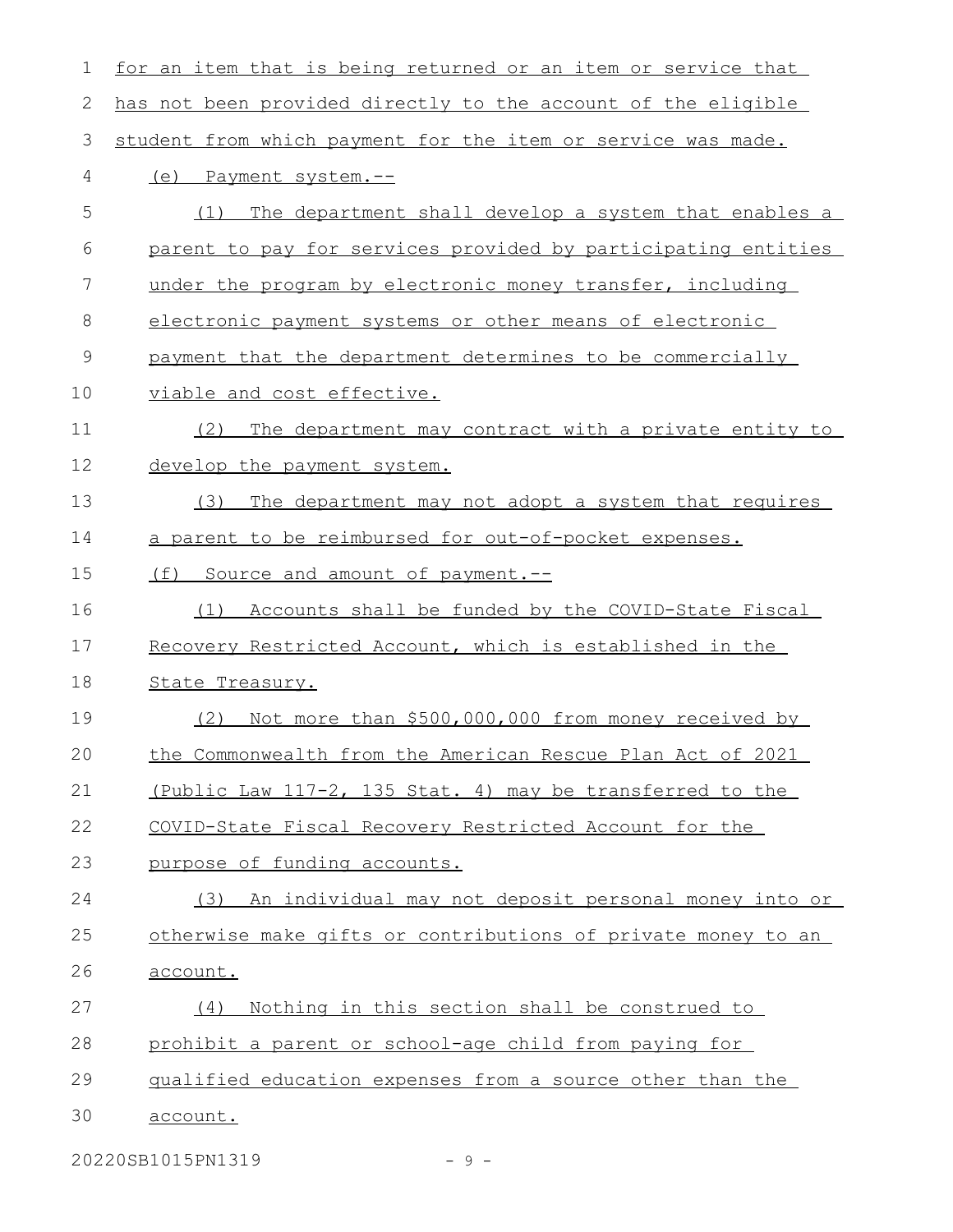| 1  | Section 2606-L. Audits.                                              |
|----|----------------------------------------------------------------------|
| 2  | Duty to conduct.--The Auditor General shall annually<br>(a)          |
| 3  | conduct an audit of the program to ensure compliance with            |
| 4  | section 2605-L.                                                      |
| 5  | Penalties.--If the Auditor General determines that money<br>(b)      |
| 6  | in an account has been expended for an expense other than a          |
| 7  | qualified education expense under section 2605-L(a), the Auditor     |
| 8  | General may:                                                         |
| 9  | Freeze or dissolve the account, subject to<br>(1)                    |
| 10 | <u>requlations adopted by the department providing for notice to</u> |
| 11 | the parent of the action and opportunity to respond to the           |
| 12 | notice.                                                              |
| 13 | (2)<br>Refer the matter to the Attorney General or district          |
| 14 | attorney of the county in which the parent resides for               |
| 15 | investigation and criminal prosecution, if appropriate.              |
| 16 | Impose a civil penalty on the parent equal to 100%<br>(3)            |
| 17 | of the amount in the account prior to the unauthorized use.          |
| 18 | (4) Disqualify the parent from future participation in               |
| 19 | the program.                                                         |
| 20 | Section 2607-L. Accountability standards for participating           |
| 21 | entities.                                                            |
| 22 | Duties.--A participating entity shall:<br>(a)                        |
| 23 | Comply with all health and safety laws or codes that<br>(1)          |
| 24 | apply to the participating entity.                                   |
| 25 | Hold a valid occupancy permit if required by the<br>(2)              |
| 26 | municipality in which the participating entity is located.           |
| 27 | Comply with the nondiscrimination policies stated in<br>(3)          |
| 28 | section 1521 of this act and section 101 of the Civil Rights         |
| 29 | Act of 1991 (Public Law 102-166, 42 U.S.C. § 1981).                  |
| 30 | Comply with the provisions of sections 111 and<br>(4)                |
|    |                                                                      |

20220SB1015PN1319 - 10 -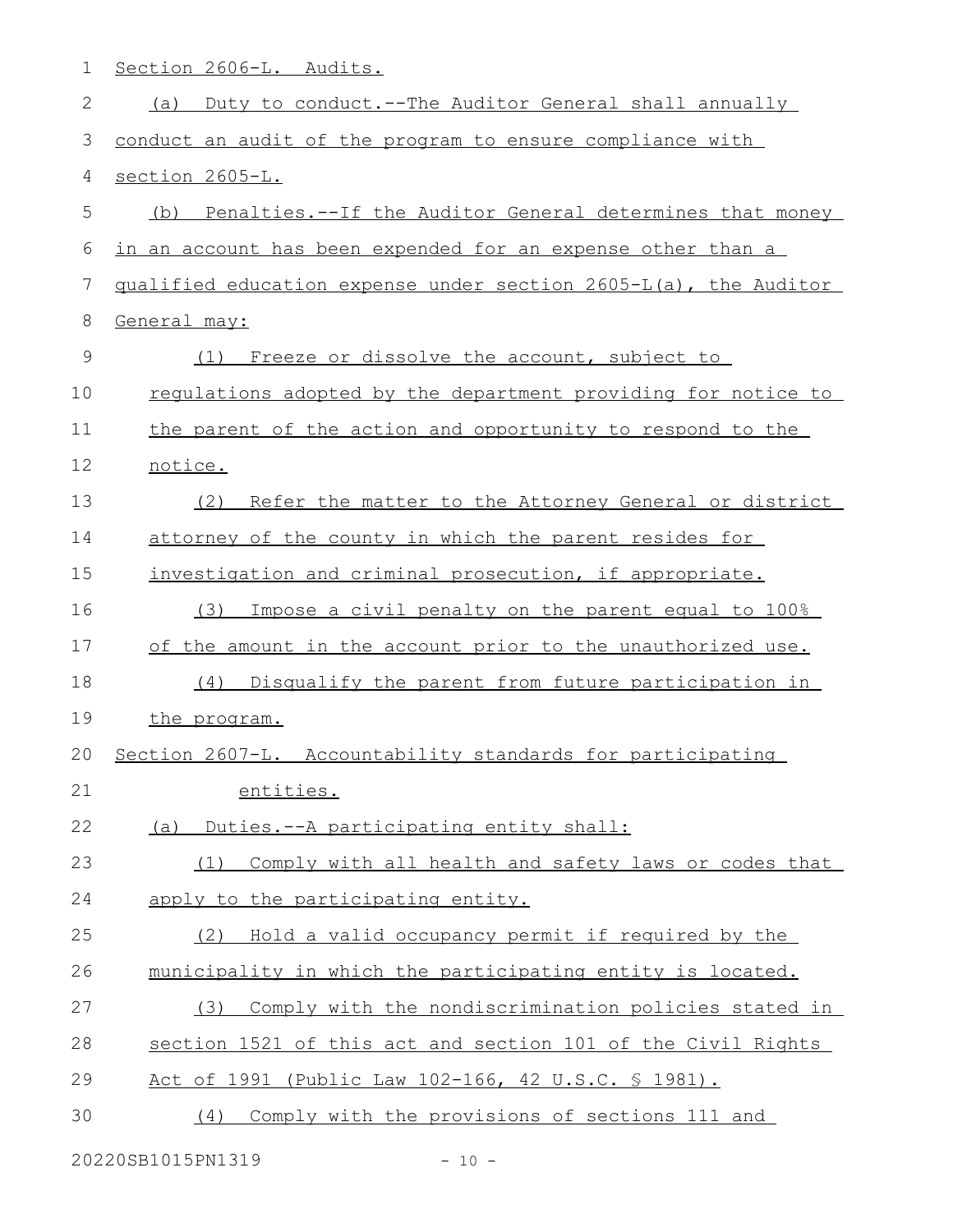| 1            | 111.1.                                                           |
|--------------|------------------------------------------------------------------|
| $\mathbf{2}$ | (b) Financial accountability standards.--A participating         |
| 3            | entity shall provide parents of eligible students with a receipt |
| 4            | for all qualifying expenses incurred by the participating        |
| 5            | entity.                                                          |
| 6            | (c) Academic accountability standards.--                         |
| 7            | (1) A parent of an eligible student shall notify the             |
| 8            | department of the eligible student's graduation from high        |
| $\mathsf 9$  | school.                                                          |
| 10           | The department shall comply with all student privacy<br>(2)      |
| 11           | laws, including the Family Educational Rights and Privacy Act    |
| 12           | of 1974 (Public Law 90-247, 20 U.S.C. § 1232q).                  |
| 13           | Participating entity autonomy.--<br>(d)                          |
| 14           | (1)<br>A participating entity shall be autonomous and shall      |
| 15           | not be deemed an agent of the department or the Commonwealth     |
| 16           | when acting in accordance with this article.                     |
| 17           | (2)<br>The department or any other State agency may not          |
| 18           | regulate the educational program of a participating entity       |
| 19           | that accepts money from an account.                              |
| 20           | (3)<br>The establishment of the program may not be               |
| 21           | construed to expand the requlatory authority of the State,       |
| 22           | the officers of the State or a school district to impose         |
| 23           | additional requlations on a participating entity beyond those    |
| 24           | necessary to enforce the requirements of the program.            |
| 25           | Section 2608-L. Bar of certain participating entities.           |
| 26           | (a) General rule.--The department may bar a participating        |
| 27           | entity from further participation in the program if the          |
| 28           | department establishes that the participating entity has:        |
| 29           | (1) routinely failed to comply with the accountability           |
| 30           | standards established in section 2607-L; or                      |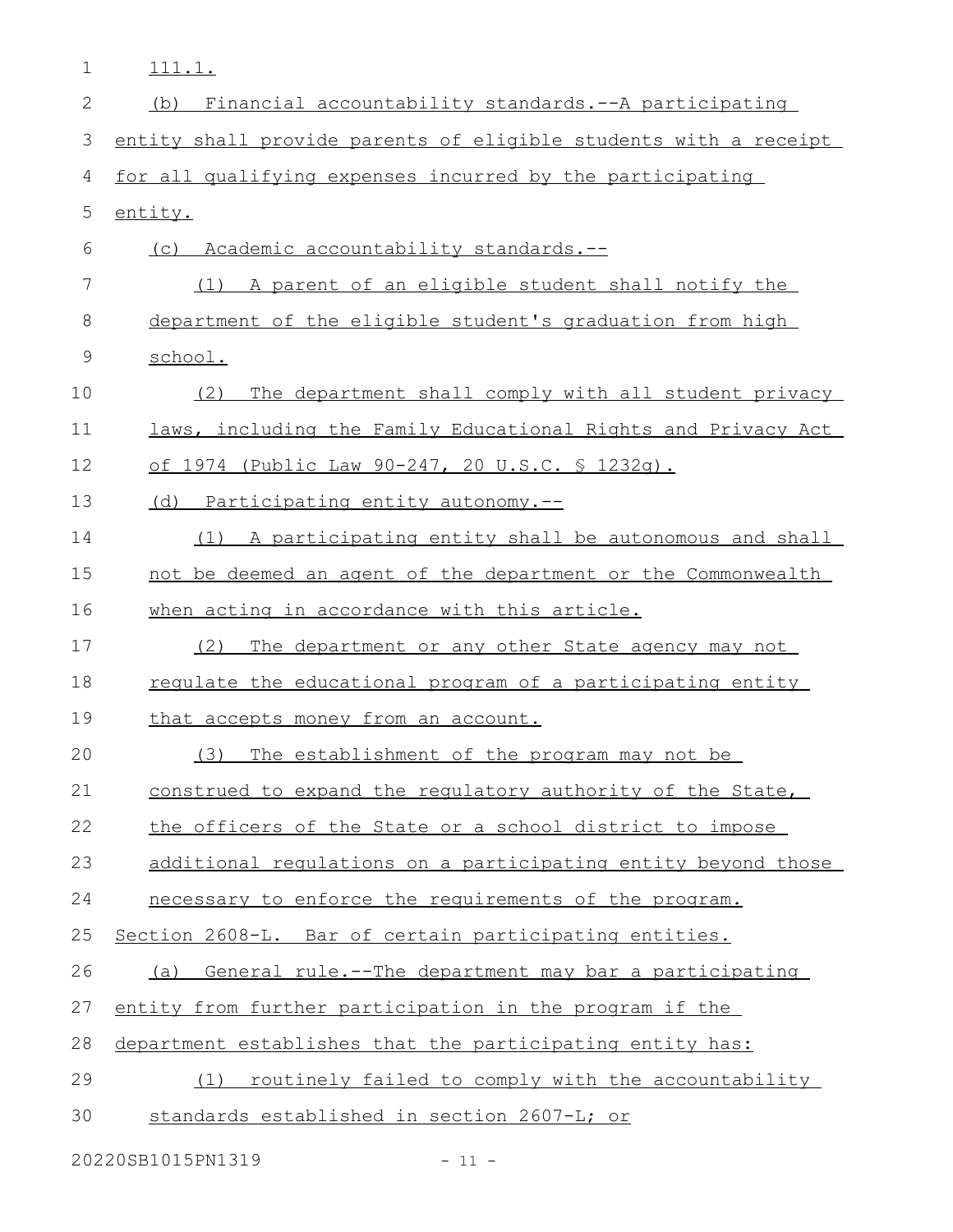| 1  | failed to provide an eligible student with the<br>(2)            |
|----|------------------------------------------------------------------|
| 2  | educational services funded by the account of the eligible       |
| 3  | student.                                                         |
| 4  | Notice.--If the department bars a participating entity<br>(b)    |
| 5  | from further participation in the program, the department shall  |
| 6  | post the decision on the department's publicly accessible        |
| 7  | Internet website.                                                |
| 8  | (c) Appeal.--A participating entity may appeal the               |
| 9  | department's decision under this section.                        |
| 10 | Section 2609-L. Duties of resident school districts.             |
| 11 | A resident school district shall notify eligible students and    |
| 12 | their parents about the program and provide information about    |
| 13 | participating entities.                                          |
| 14 | Section 2610-L. Legal proceedings.                               |
| 15 | (a) Liability.--No liability shall arise on the part of the      |
| 16 | department, the Commonwealth, a public school or school district |
| 17 | based on the award or use of an account under this article.      |
| 18 | (b) Challenges.--                                                |
| 19 | (1) If a provision of this article is challenged in a            |
| 20 | State court as violating the Constitution of the United          |
| 21 | States, parents of eligible students and students who            |
| 22 | previously had an account shall be permitted to intervene as     |
| 23 | of right in the lawsuit for the purposes of defending the        |
| 24 | program's constitutionality.                                     |
| 25 | (2) For the purposes of judicial administration, a court         |
| 26 | may require that parents file a joint brief but may not          |
| 27 | require parents to join a brief filed on behalf of a named       |
| 28 | State defendant.                                                 |
| 29 | (c) Severability.--If any provision of this article or the       |
| 30 | application thereof to any person or circumstance is held        |
|    | 20220SB1015PN1319<br>$-12 -$                                     |